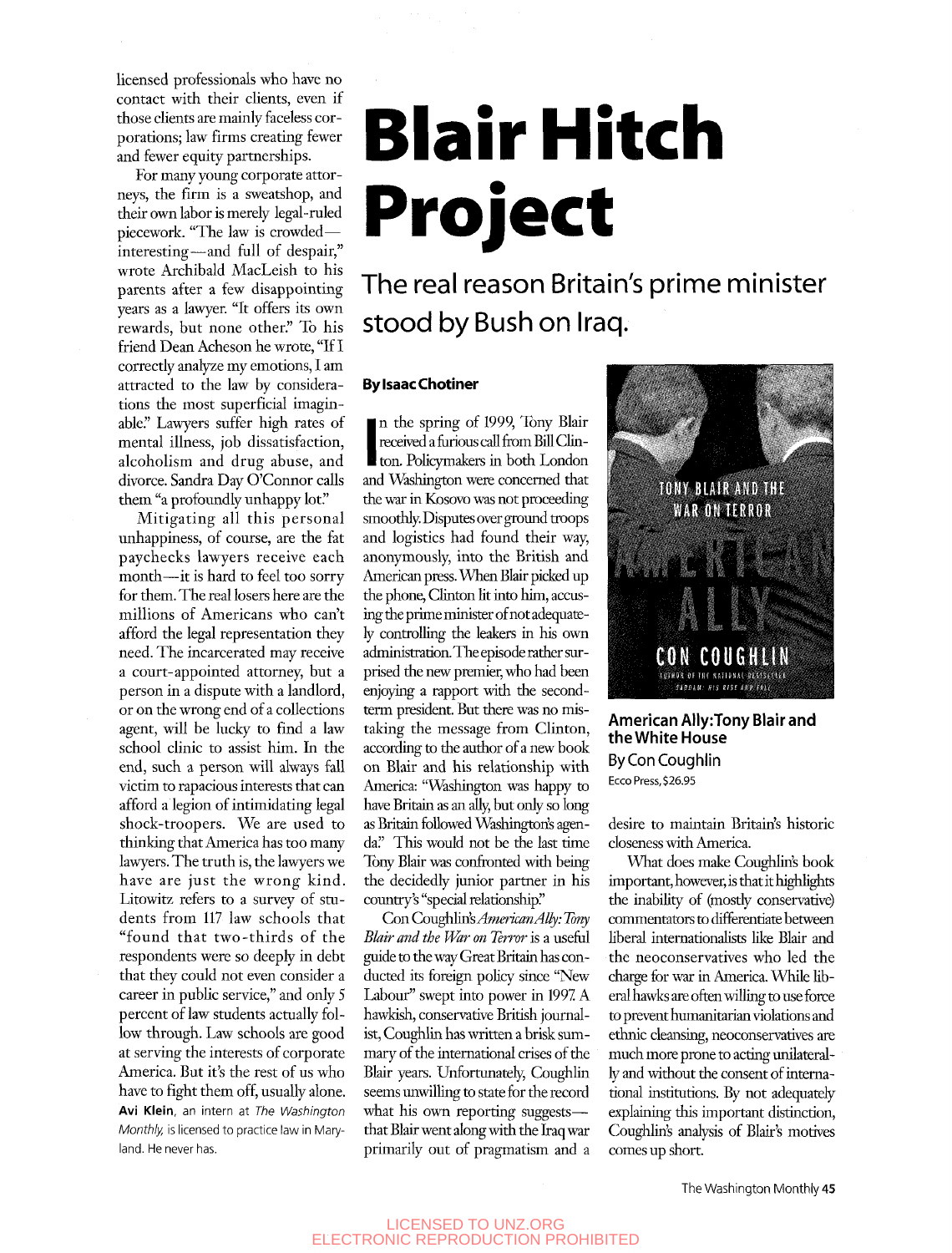

On the whole, Coughlin's discussion of Blair does not offer much beyond that of his fellow countrymen, Peter Riddell and Peter Stothard, who have both recently published helpfiil books on the prime minister and his foreign policy. Additionally, these two works were on the whole more engaging to read, if for no other reason than that the writers had an ear for interesting anecdotes and personality quirks among the major players. The closest Coughlin gets to anything resembling gossip is a paragraph mentioning the decision by Cherie Blair, the prime minister's wife, to confront George W Bush about his robust support for the death penalty. Unfortunately, we do not get to read how the president responded, and the chapter ends with a quote from Mr. Blair about "private conversations." Coughlin seems to delight in the secrecy of it all, but the reader may fmd himself a little disappointed.

When it comes to his country's relationship with America, Blair has always argued that England must remain close with its powerful ally. He has often said that "we are all internationalists," and his firm belief in the increasing intercon-

nectedness of the world has led him to state time and again that British ties to the United States are vital to its economic prosperity and global security. The fact that the two most successful British prime ministers of the last 65 years—^Winston Churchill and Margaret Thatcher—shared strong bonds with their respective opposite numbers across the Atlantic must also factor into every premier's thinking.

Though Blair lacked foreign policy experience before becoming prime minister, he has always held a confident belief that he could occupy a central role in world affairs. Upon entering office, he quickly set out to establish himself as someone who was willing to use force for what he saw as progressive ends. This led, most notably, to his strong backing of the NATO bombing campaign to stop ethnic cleansing in Kosovo, and to a willingness to intervene in Sierra Leone and East Timor

The prime minister's thinking is probably best captured by a 1999 speech in Chicago about international affairs, whose importance is aptly noted by Coughlin: "If NATO were able to stop Milosevic in Kosovo, it would send a

warning shot to other dictators—such as Saddam Hussein. So far as Blair was concerned, the international community could no longer regard 'acts of genocide' as a 'purely internal matter."' Blair's support of Clinton's Kosovo actions had the added benefit of keeping Britain closely allied with the United States. Coughlin's insightful descriptions of the sometimes contentious diplomatic relationship between the two leaders (Blair was always much more willing than Clinton use ground troops against Serbian forces) serve to remind the reader that Blair's hawkishness is not simply a (relatively recent) result of wanting to please Bush.

Most Americans remember Blair's visit to America soon after the attacks of 9/11, and the warm reception that accompanied it. Around the time that Blair received a huge ovation from Congress, polls showed that he was viewed positively by an astounding 75 percent of Americans. Despite the outward solidarity, however, Blair and his advisers were acutely aware that dealing with Washington—always a delicate balancing act—was about to become more difficult now that the country was feeling particularly vulnerable. One British official tells Coughlin, *"We* had learned the lesson that you needed to be very carefial dealing with a superpower They always want to give the impression that *\hey* are leading the way!' And as Blair had learned with Clinton, the public airing of disputes would not go over well with any American administration.

Blair's impassioned rhetorical attacks on Saddam, as well as his no-holdsbarred defense of Bush before and after the Iraq invasion, certainly gave the appearance that the prime minister himself shared the president's belief that the security of a post 9/11 world demanded the removal of Saddam from power. This is certainly the foundation of Coughlin's own argument about Blair. He is right to note that from the time Blair took office, the prime minister spoke about the threat Iraq posed, and supported limited bombing campaigns against no-fly-zone violations by the dictator throughout the 1990s. And it's true that Saddam's record of tyrannical rule and human-rights violations was of

#### LICENSED TO UNZ.ORG ELECTRONIC REPRODUCTION PROHIBITED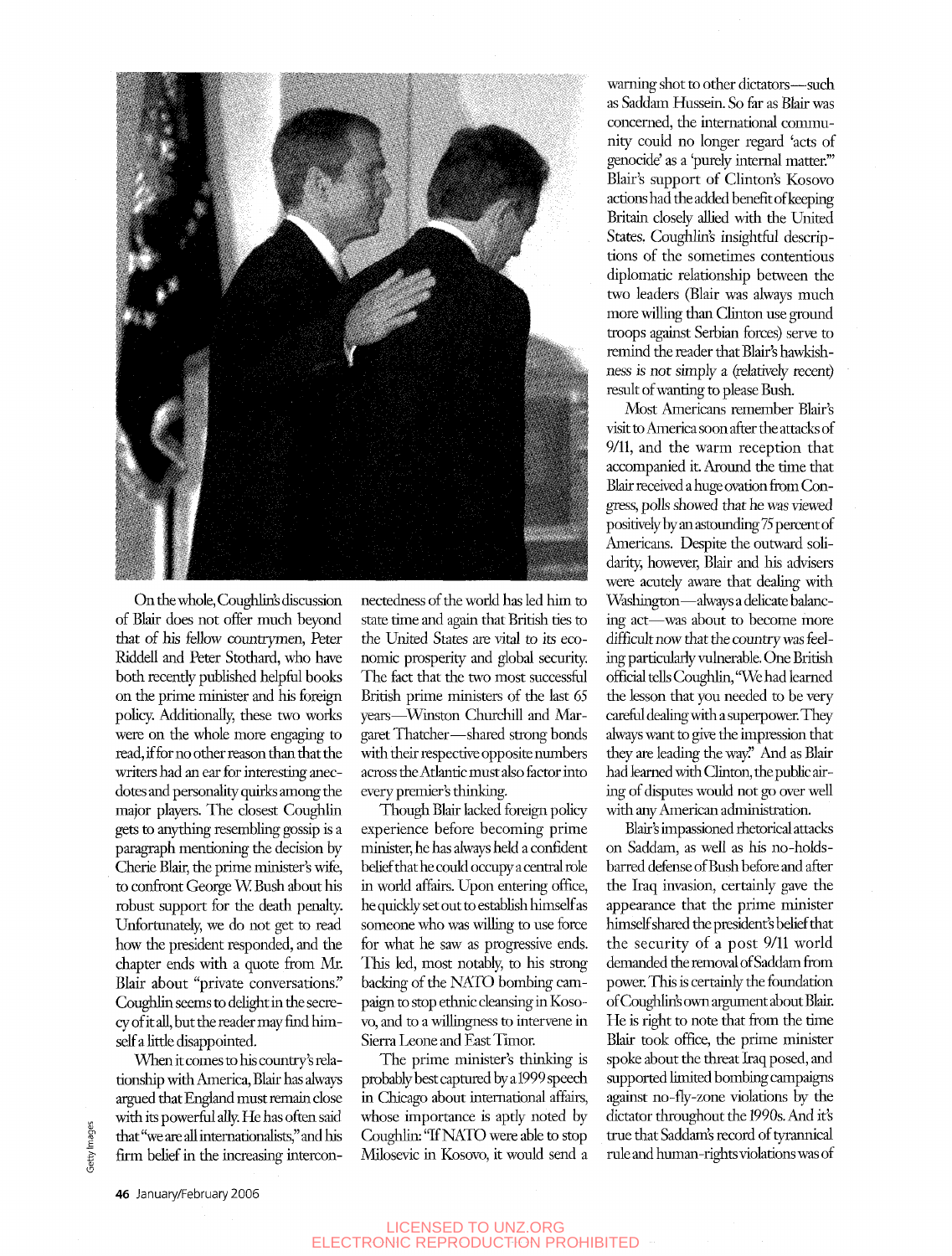great concern to someone who cared about these things as much as Blair.

But Coughlin's explanations for why Blair ultimately decided to go along with the Bush administration do not add up. On one page, he writes that "[Blair's] view was that tmless there was clear evidence of Iraqi complicity in 9/11, there was no justification for an attack on Baghdad." *Yet* on the next page, Coughlin approvingly quotes a Blair adviser who explains that the prime minister's decision to get involved with tackling Saddam's flagrant violations of international law came about because he had been profoundly affected and changed by 9/11.

Why the change? Coughlin seems to argue that the more Blair looked at 9/11, the more he realized something had to be done about Saddam. Additionally, Coughlin claims that Blair became more bullish on attacking Iraq after wimessing the coalition's success in Afghanistan. "Blair was independently coming to a conclusion similar to Bush's on how to conduct the next phase in the war on terror," he writes. But it is rather convenient timing that Blair's epiphany came at exactiy the moment that the Bush administration started to focus its attention on Iraq. A few pages later, Coughlin explores what is perhaps the more likely reason for Blair's change of opinion. He describes a British cabinet meeting on Iraq thusly: "Blair listened attentively to the discussion but "he was very firm with us about where he saw that Britain's national interest lay' said Cook [former Foreign Secretary and at that time leader of the House of Commons Robin Cook]. Blair told his cabinet colleagues, 'We must stay close to America."

During this time, as both Washington and London began to promote the idea of regime change, Blair began what Coughlin calls "a subtie but important realignment" in the way he addressed the threat Iraq posed, arguing that the rogue state might give weapons to terrorists, a danger that after 9/11 could not be ignored. Coughlin implies that Blair believed this danger to be real and therefore confidently based his case for the war on the threat of Iraqi-sponsored terrorism. In fact, however, Coughlin notes in the very same paragraph that the intelligence reports Blair was receiving did not claim this, but were instead arguing that Saddam was likely to keep any and all weapons for himself. Why, then, would Blair push this new line? Coughlin reports that the Bush administration began making the same case at the same time, but again, the convenience of the timing does not strike the author as suspicious.

Coughlin compounds this credulity by failing to note the very significant differences between Blair's brand of liberal interventionism and the Bush administration's bare-knuckled neoconservatism. He does show that Blair was more interested in confronting threats multilaterally, and that he kept pushing the president to focus on the Israeli-Palestinian problem. But the journalist never really makes the fimdamental point that while the war in Iraq may have been supported by some liberal hawks on both sides of the Atiantic, it is extremely unlikely that they would have ever untaken the invasion if they had been in control of the American and British governments. Few, after all, took up the cause of war with Iraq as speedily as their neoconservative counterparts, many of whom focused their sights on Saddam in the immediate weeks and months following 9/11.

There's no reason to doubt that at some level Blair honestiy believed that invading Iraq was the right and just course. But like many hawkish Democrats in the United States who supported the invasion, it's also hard to believe that other political motivations were not at play. One of those, for Blair, was the belief that by openly supporting Bush the prime minister might gamer some leverage to shape the course of events. And around the edges, he seems to have been able to alter America's actions. Along with Colin Powell, he convinced the administration to take the case against Iraq to the UN. Security Council. And much to the consternation of Washington hawks, he ensured that the United States would go back to the UN. for a second (and ultimately fruitless) time. But as Coughlin makes abundantly clear, America was, on the big issues, going to do what it wanted. Blair clearly understood this (memos from his office released after the war show that the prime minister knew the war was inevitable), and he made the calculation that staying close to the United States and using his influence in any way he could was the most responsible thing to do.

Was it, in the end, worth it? Should Blair have gone along with an invasion and occupation that has divided his party and enraged his country? If you believe, as some on the left do, that had Blair refiised to support Bush's plans, the train of war might have been stopped in its tracks, then the answer is clearly no. But if you take the view, as I do, that the war was going to happen regardless of what Britain did, then the answer seems to be most certainly yes. Blair's efforts to moderate the Bush administration's bellicose rhetoric and stubbornness can only be seen as good. That being said, Blair still went along with a war that most of his country—and many in the United States—view as illegitimate and immoral. Indeed, there is no doubt that the prime minister's resolute support of the invasion wiU be a part of his legacy that many of his fellow countrymen will always despise.

StiU, there is reason for progressives to be happy that Blair has maintained such close ties to the United States. By supporting the war when no other major world leader would, Blair became Bush's closest ally and enhanced his visibility as an important international figure. He has used that clout to take the lead on a number of issues, from debt relief and foreign aid to ending farm subsidies. In the case of assisting the world's poorest nations we have seen, thanks largely to his leadership, substantial—if incomplete—progress. Along the way, Blair has nudged his partners in W&shington to support progressive causes they might otherwise have ignored. Ironically, then, Blair's decision to go along with a war he rightly saw as inevitable was in the end a boon to progressives, as the prime minister's leading role on the world stage has helped move forward many of the issues they care deeply about.

Isaac Chotiner is an intern at *The Washington Monthly.* 

The Washington Monthly 47